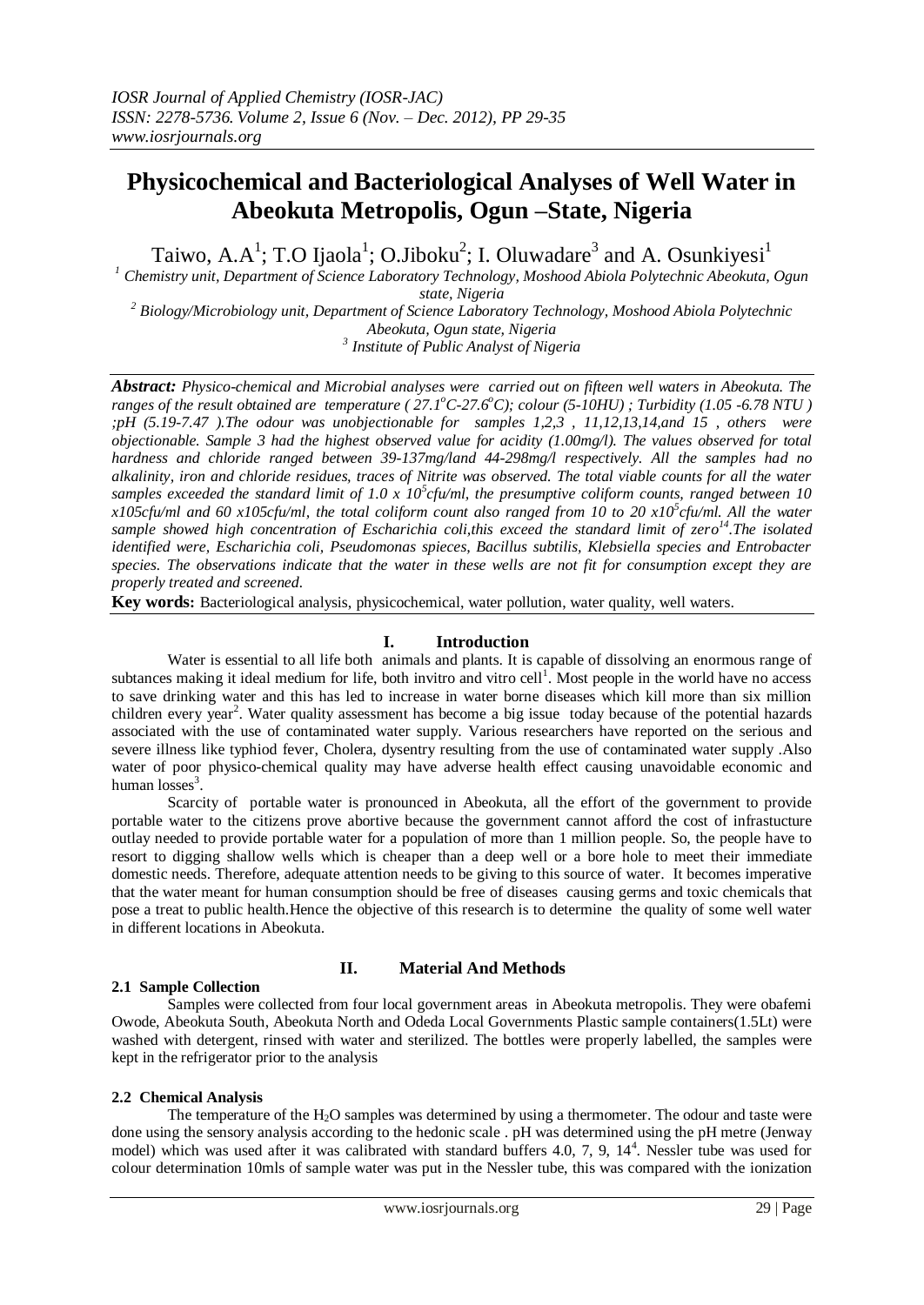comparator disc, and the result was taken directly from the disc<sup>4</sup>. The odour was determined with sensory analysis method. Total suspended solid and total dissolved solid were estimated by gravimetric method described by Trivedi<sup>5</sup>. EDTA titration method was used to determined the total hardness, calcium and magnesium hardness of the water sample.Chloride was determined by adding ten mililitres of potasium dichromate(K<sub>2</sub>Cr<sub>2</sub>O<sub>7</sub>) into 100ml of water sample and titrated against silver nitrate(AgNO<sub>3</sub>), a faint brick red colour marked the end point<sup>6</sup>. Iron and chlorine residue were determined using lovibond tube<sup>7</sup>.

#### **2.3 Microbiological Analysis**

Presumptive coliform count was done as described by Arova and Arova<sup>8</sup>, measured amount of water sample was added by sterile graduated pipettes as 50ml, 10ml,1ml,0.1ml volumes of water samples were added into 50ml,10ml double strength medium and 5ml single strength in the inoculated bottles. These were incubated at  $37^{\circ}$ C for 48 hours, the presumptive coliform count per 100ml was determined from the bottles showing acid and gas using the probability table. After the presumptive test, Confirmed E.coli count was determined by preparing some subcultures from all the bottles. The media used were Mancconkey broth and Macconkey agar with sterile peptone water, the sub-cultures were incubated at  $37^{\circ}$ C and  $44^{\circ}$ C and examined after 24hours. Total plate count was done by pipetting 1ml of each water samples into four sterile dishes and 1ml of water to 9ml of diluents in sterile test tubes, then 1ml of 1/10 dilution was added to each of the four petri dishes and 9ml diluents, also 1/100 dilution was added to two petri dishes followed by 20ml of molten yeast extract agar, these were mixed gently in a clockwise and anti- clockwise directions.Two of the plates inoculated with undiluted sample, while the other two were inoculated with  $1/10$  dilution and these were incubated at  $37^{\circ}$ C for about 24hours, the remaining plates having  $1/10$  dilution were incubated at  $22^{\circ}$ C for 72hours<sup>9</sup>. The isolates were identified by morphological methods viz; colonial morphological gram staining and motility, indole, citrate, Urase, Methyl red voges prosker (vp)hydrogen Sulphite and sugar fermentation test<sup>8</sup>

#### **III. Results And Discussion**

Table 1 presents the physical parameters of water samples. The result showed that the temperature ranged between  $27.1 - 27.6^{\circ}\text{C}$ , the value obtained were lower than values obtained by Amoo and Akinbode<sup>10</sup> for well water in Minna (30.0<sup>0</sup> – 32.5<sup>o</sup>C) and Mulusky,(1974), they observed a range of  $28 - 30$ <sup>o</sup>C, the water body is believed to have been influenced by the intensity of sunlight. The result is slightly different from the observation of Shamaya *et al.*, (2008) who reported temperature range of  $26.3{\text -}27.2^{\circ}\text{C}$ , they attributed this to early summer months which prevailed during the period of investigation.also the values observed fall within the  $26 - 30^{\circ}$ C reported by Albster and Lloyd (1980) for surface water, they attributed it to the insulating effect of increased nutrient discharge into the water bodies from the industries. Temperature is an important parameter for aquatic enviroment, it is governed by physical, chemical and biochemical properties. The values observed for colour were above the maximum allowed by NAFDAC and SON(3.0 and 2.0 TCU respectively) but within the maximum permisible level for WHO(15TCU). Colour and particles in water are due to the presence of organic matter associated with the humus fraction of the Soil $^{11}$ .

Sample 5 has odour, this may result from contamination with dusty particle sand dissolved solids $^{12}$ , all other samples were odourless, this observation is similar to the report of Daniel *et al*<sup>13</sup>. Obantoko well had the least value for turbidity (1.05NTU) while the highest value was observed in Adigbe well (6.70NTU),turbidity is used to indicate water and filtration effectiveness, higher turbidity levels are often associated with higher levels of disease- causing micro-organisms such as Viruses, Parasites and some bacteria which can cause symptoms such as nausea, cramps, diarrhea and associated headaches<sup>14</sup>. The value of total solid, total suspended solid and total dissolved solid ranged between ;  $180.00 - 883.30$ ,  $162.70 - 575.00$ ;  $122.5 - 614.00$  mg/l respectively,the values of total solid obtained for sample 3, 5, 6, 7, 8, 9, and 10 were above WHO and SON standards,  $500gm/L^{[15,16]}$ . These high values may be due to ground water pollution by waste waters which may originate naturally or introduced through human activities<sup>11</sup>. The results of Onuh and Isaac<sup>17</sup>, 4.6-39.20mgl; Amao – Kehinde *et al*<sup>18</sup> 2.0 -36mg/l, were lower than values observed.

Dissolved solid's content for the samples were below 600mg/l permisible level recommended by WHO and SON<sup>[15,16]</sup>, except sample 10 (614mg/l) and 11(657.00mg/l). The chemical parameters are shown in table 2, the conductivity values ranged between 73.10 and 46.7µs/cm , values obtained for samples 6, 10, 11, and 12 were above the recommended value of NAFDAC(1000µs/cm), SON(1000µs/cm) and WHO(900µs/cm). This measures the ability of the water to conduct electricity which depends on the concentration of dissolved substances and temperature. The desirable limit of alkalinity in portable water is  $120$ mg/ $1<sup>9</sup>$ , the maximum permissible level is 600mg/L, no alkalinity was observed in all the samples

The Nitrate contents observed for all samples were above the standards of SON, NAFDAC and WHO, samples 3,4,7,11,and 12 have Nitrate content which were a bit higher than the recommended value 0.02mg/l. The values observed for Sulphate are high in all samples compared to the recommended(100mg/l).All the water samples had traces of nitrite (0.02-0.21mg/l).WHO required that Nitrite should be negligible because it forms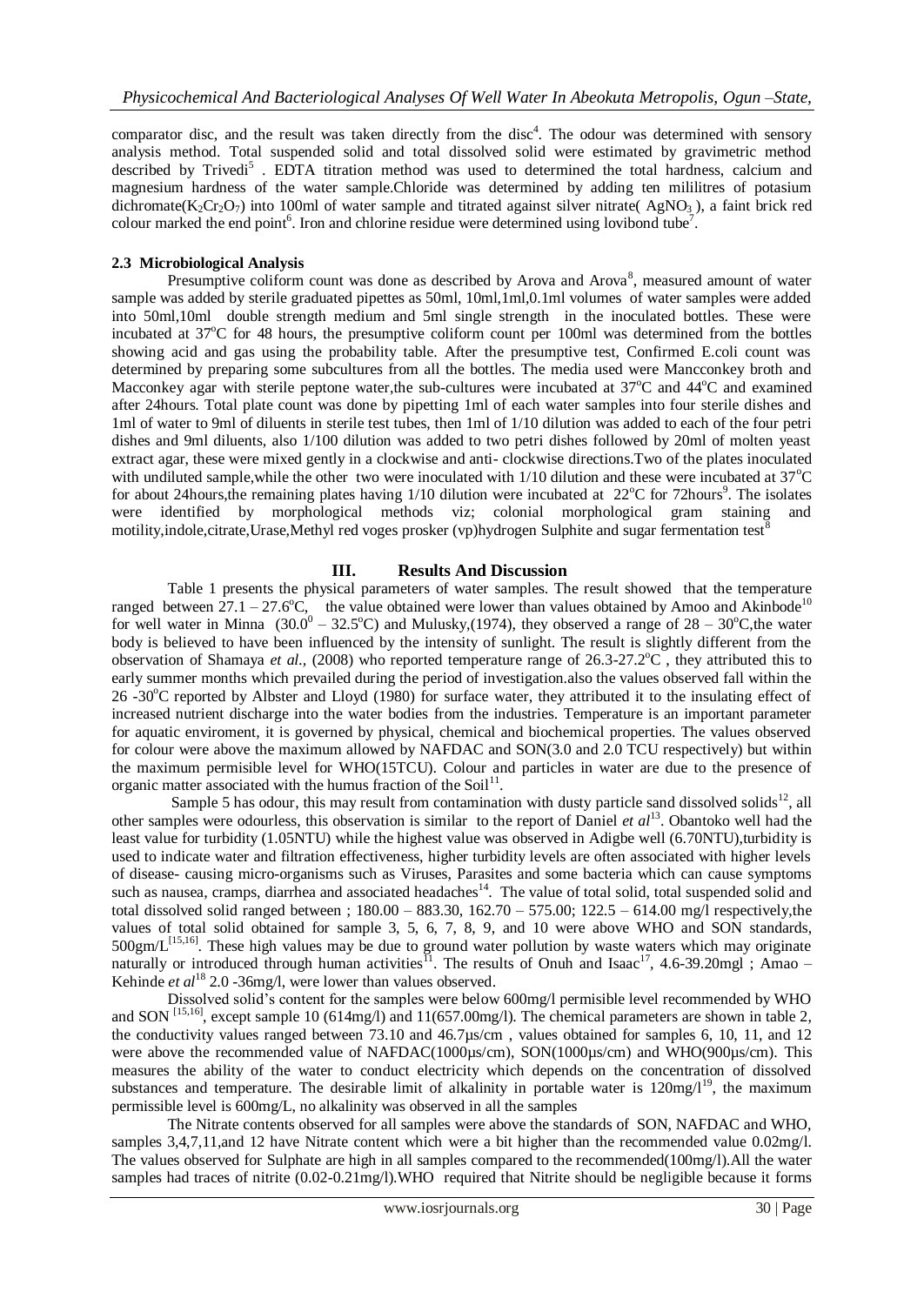N-nitroso compounds with Nitrogen in human stomach and accumulation of these act as potent carcinogens<sup>11</sup>, Nitrite also has the ability to cause infant Methaemoglobin anaemia or blue baby syndrome<sup>20</sup>. Calcium content is present in almost all the samples except samples 6 and 9,Magnessium content range between (2.00- 68.00mg/l),eight samples fall within the standard (20mg/l).The lead content are above the recommended value in all samples, the Chromium content is below detection limit.The result of the microbial analysis of the water samples are shown in Table 4, the presumptive total coliform count of the water samples ranged from 10  $x10<sup>5</sup>$  -60 x10<sup>5</sup>cfu/ml, it indicates that water from Randa had the highest coliform count of 60 x10<sup>5</sup>cfu/ml followed by Oluwo,Obantoko.Ijaiye and Camp (40 x  $10^5$ cfu/ml each).The total coliform count also showed that Randa has the highest coliform count of 20 x 10<sup>5</sup>cfu/ml followed by Ijaiye (19.5 x 10<sup>5</sup>cfu/ml). Well water from Ita – Eko had the least value of  $25 \times 10^5$ cfu/ml for the total plate count while Randa well had the highest(90 x10<sup>5</sup> cfu/ml).The isolate identified were ; *Escharichia coli, Pseudomonas species, Bacillus subtilis, klebsiella* species and *Enterobacter species*.These wells are highly contaminated, this may be due to the fact that different users use different drawers to fetch the water, illegal dumping of domestic wastes, livestock rearing and closeness of septic tanks. This observation is similar to that Richmann(1997), he reported that the presence of coliforms group in water bodies may be due to contamination with Human or animal feces.

All the water samples showed high concentration of *Escharichia coli*, this pathogens may pose a special heath risk for infants,young children and people with severely compromised immune systems $14$ . The total plate count was also very high in comparism with NAFDAC standards (maximum level permited ,table 4). The percentage occurrence of *Escharichia coli* was 100% while the least was 27% for *Pseudomonas sp* (table5) This result indicates poor sanitary handling of the wells and the public health implication of this is obvious because feacal coliforms are associated with feacal matter, which may contain pathogens<sup>[21,22]</sup>. The water can only be used for public consumption if only the coliform count is zero, a count of one or more is taken as positive indication of feacal pollution and the possible risk of diseases $^{23}$ .

The results observed indicate that most well waters in Abeokuta metropolis are highly polluted and therefore unfit for human consumption without proper treatment.

| S/N          | <b>LOCATION</b> | TEMP (°C) | COLOUR (Hu) | <b>ODOUR</b>  | <b>TURBIDITY</b> | <b>TOTAL</b><br>SOLID<br>(mg/L) | <b>TOTAL</b><br>DISSOLVED SOLID | <b>TOTAL</b><br><b>SUSPENDED</b> |
|--------------|-----------------|-----------|-------------|---------------|------------------|---------------------------------|---------------------------------|----------------------------------|
|              |                 |           |             |               |                  |                                 | (mg/L)                          | SOLID (mg/L                      |
| $\mathbf{1}$ | Panseke         | 27.50     | 10          | Unobjectiona  | $2.71+$          | 385.70                          | 223.00                          | 162.70                           |
|              |                 |           |             | ble           |                  |                                 |                                 |                                  |
| 2            | Adigbe          | 27.60     | 10          | u             | $6.78 +$         | 260.00                          | 166.60                          | 93.40                            |
| 3            | Oluwo           | 27.60     | 5           | a             | $2.15+$          | 690.00                          | 299.00                          | 391.00                           |
| 4            | Kuforiji        | 27.40     | 10          | Objectionable | $1.39 +$         | 180.00                          | 122.50                          | 57.50                            |
| 5            | Ojere           | 27.50     | 5           | "             | $1.16+$          | 450.00                          | 287.00                          | 163.00                           |
| 6            | Kuto            | 27.60     | 5           | u             | $2.55+$          | 687.50                          | 527.00                          | 160.50                           |
|              | <b>Ijaiye</b>   | 27.60     | 5           | 44            | 2.49+            | 512.50                          | 371.00                          | 141.50                           |
| 8            | Olorunsogo      | 27.50     | 5           | 44            | $2.22+$          | 512.50                          | 396.00                          | 116.50                           |
| 9            | Ita eko         | 27.50     | 5           | 44            | 2.22             | 614.30                          | 332.00                          | 282.30                           |
| 10           | Randa           | 27.50     | 10          | 44            | 2.67             | 903.30                          | 614.00                          | 289.30                           |
| 11           | Iberekodo       | 27.50     | 5           | Unobjectiona  | 2.73             | 746.70                          | 574.00                          | 172.70                           |
|              |                 |           |             | ble           |                  |                                 |                                 |                                  |
| 12           | Lafenwa         | 27.10     | 10          | a             | 3.72             | 718.50                          | 657.00                          | 61.50                            |
| 13           | Obantoko        | 27.10     | 10          | 44            | 1.05             | 112.50                          | 31.60                           | 80.90                            |
| 14           | Elewe Eran      | 27.10     | 10          | 44            | 3.80             | 325.00                          | 150.20                          | 174.80                           |
| 15           | Camp            | 27.10     | 10          | 44            | 2.13             | 214.30                          | 92.00                           | 122.30                           |

#### TABLE 1: PHYSICAL PARAMETERS OF WELL WATER SAMPLES COLLECTED FROM DIFFERENT LOCATIONS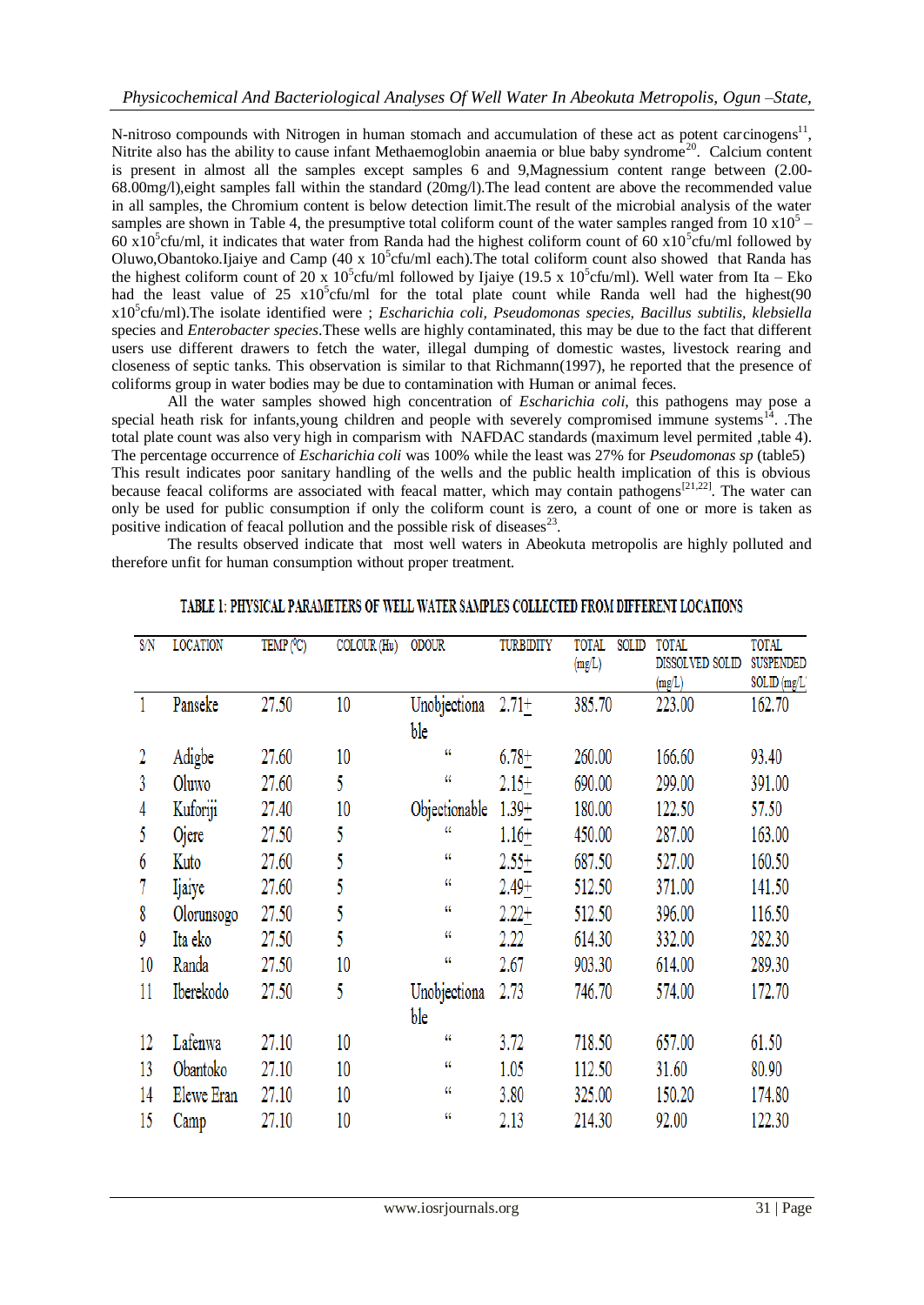|    | SN LOCATION | CONDUCTIVI<br>$TY(\mu Scm)$ | ACIDIT<br>Y<br>(mgL) | <b>ALKALIN</b><br>$TY$ (mg $L$ ) | TOTAL<br>HARDNE<br>SS (mg/L) | <b>SULPHA</b><br>TE(mgl) | NITRAT<br>$E$ (mg $L$ ) | NIRIT<br>$E$ (mg L) | CHLORI<br>DE(mgL) | <b>IRON</b><br>(mgL) | CHLORIN<br>E<br><b>RESIDUA</b><br>$L$ (mg $L$ ) | pHat 20 °C |
|----|-------------|-----------------------------|----------------------|----------------------------------|------------------------------|--------------------------|-------------------------|---------------------|-------------------|----------------------|-------------------------------------------------|------------|
|    | Panseke     | 486                         | 0.40                 | NIL.                             | 69                           | 1815.60                  | 268.67                  | 0.21                | 90                | NΠ                   | NIL                                             | 6.64       |
|    | Adigbe      | 364                         | 0.70                 | NIL                              | 40                           | 1911.05                  | 218.50                  | 0.02                | 106               | NIL                  | NIL                                             | 6.20       |
|    | Oiumo       | 510                         | 1.00                 | NΙL                              | 93                           | 1910.92                  | 412.00                  | 0.06                | 270               | NIL                  | NIL                                             | 5.19       |
|    | Kuform      | 269                         | 0.40                 | NIL                              | 39                           | 1817.70                  | 373.60                  | 0.03                | 44                | NIL                  | NIL                                             | 6.53       |
| 5  | Ojere       | 623                         | 0.40                 | NΙL                              | 67                           | 1913.16                  | 36.01                   | 0.01                | 90                | NΙL                  | NIL                                             | 6.60       |
| 6  | Kuto        | 1128                        | 0.30                 | ΝL                               | 127                          | 1912.01                  | 44.10                   | 0.02                | 271               | NIL.                 | NIL                                             | 6.91       |
|    | ljaive      | 800                         | 0.10                 | NIL                              | 80                           | 1912.50                  | 258.60                  | 0.03                | 176               | NIL                  | NIL                                             | 7.40       |
| 8  | Olorunsogo  | 853                         | 0.10                 | NΙL                              | 63                           | 1912.66                  | 363.63                  | 0.02                | 132               | NΙ                   | NIL                                             | 7.47       |
| 9. | Ita eko     | 718                         | 0.30                 | NIL                              | 92                           | 1911.41                  | 269.40                  | 0.02                | 112               | NШ                   | NIL                                             | 6.89       |
| 10 | Randa       | 1306                        | 0.20                 | NΙL                              | 123                          | 1913.01                  | 209.40                  | 0.02                | 298               | NΙ                   | NL                                              | 7.01       |
| 11 | Iberekodo   | 1223                        | 0.30                 | NΙL                              | 137                          | 1912.12                  | 410.14                  | 0.05                | 264               | NIL                  | NIL                                             | 6.90       |
| 12 | Lafenwa     | 1467                        | 0.20                 | NΙL                              | 82                           | 1819.70                  | 311.12                  | 0.08                | 210               | NIL                  | NIL                                             | 7.15       |
| 13 | Obantoko    | 73.1                        | 0.90                 | NΙL                              | 11                           | 1911-20                  | 15.09                   | 0.02                | 34                | NΠ                   | NL                                              | 5.79       |
| 14 | Elewe Eran  | 335                         | 0.40                 | NΙL                              | 43                           | 1913.65                  | 37.79                   | 0.02                | 83                | NIL                  | NI.                                             | 6.68       |
| 15 | Camp        | 205                         | 0.50                 | NΙL                              | 17                           | 1912.77                  | 57.59                   | 0.02                | 53                | NΙ                   | NI.                                             | 6.04       |

### TABLE 2: CHEMICAL PARAMETERS OF WELL WATER SAMPLES FROM DIFFERENT LOCATIONS

**TABLE 3: MEAN VALUES OF METAL CONTENTS OF THE SAMPLES (mg /L)**

| S/N            | Mg             | Na                               | K     | Fe    | Cu   | Cr         | Mn   | Pb   | Ca |
|----------------|----------------|----------------------------------|-------|-------|------|------------|------|------|----|
|                | 16             | 102.56                           | 11.13 | 18.60 | 0.06 | <b>BDL</b> | 0.75 | 0.14 | 53 |
| 2              | 3              | 48.30                            | 7.66  | 16.12 | 0.02 | <b>BDL</b> | 0.53 | 0.12 | 37 |
| 3              | 47             | 12.31                            | 1.24  | 19.07 | 0.04 | <b>BDL</b> | 0.28 | 0.12 | 46 |
| $\overline{4}$ | $\overline{2}$ | 78.60                            | 13.21 | 18.90 | 0.03 | <b>BDL</b> | 0.59 | 0.15 | 37 |
| 5              | 13             | 72.00                            | 41.30 | 20.01 | 0.02 | <b>BDL</b> | 0.55 | 0.15 | 54 |
| 6              | 31             | 6.04                             | 1.54  | 19.37 | 0.04 | <b>BDL</b> | 0.23 | 0.17 | 96 |
| 7              | 10             | 31.94                            | 2.16  | 18.15 | 0.06 | <b>BDL</b> | 0.29 | 0.15 | 70 |
| 8              | 41             | 98.24                            | 12.14 | 17.54 | 0.03 | <b>BDL</b> | 0.50 | 0.14 | 22 |
| 9              | 14             | 174.34                           | 39.14 | 19.71 | 0.04 | <b>BDL</b> | 0.57 | 0.11 | 78 |
| 10             | 48             | 88.28                            | 13.46 | 18.90 | 0.08 | <b>BDL</b> | 0.55 | 0.12 | 74 |
| 11             | 68             | 78.01                            | 28.14 | 18.92 | 0.04 | <b>BDL</b> | 0.59 | 0.17 | 69 |
| 12             | 33             | 104.12                           | 9.11  | 19.80 | 0.02 | <b>BDL</b> | 0.49 | 0.19 | 49 |
| 13             | 6              | 39.16                            | 11.74 | 18.29 | 0.03 | <b>BDL</b> | 0.50 | 0.17 | 5  |
| 14             | 6              | 190.12                           | 32.16 | 17.80 | 0.05 | <b>BDL</b> | 0.51 | 0.20 | 37 |
| 15             | 5              | 11.34                            | 10.09 | 19.34 | 0.06 | <b>BDL</b> | 0.42 | 0.18 | 12 |
|                |                | <b>BDL=Below Detection Limit</b> |       |       |      |            |      |      |    |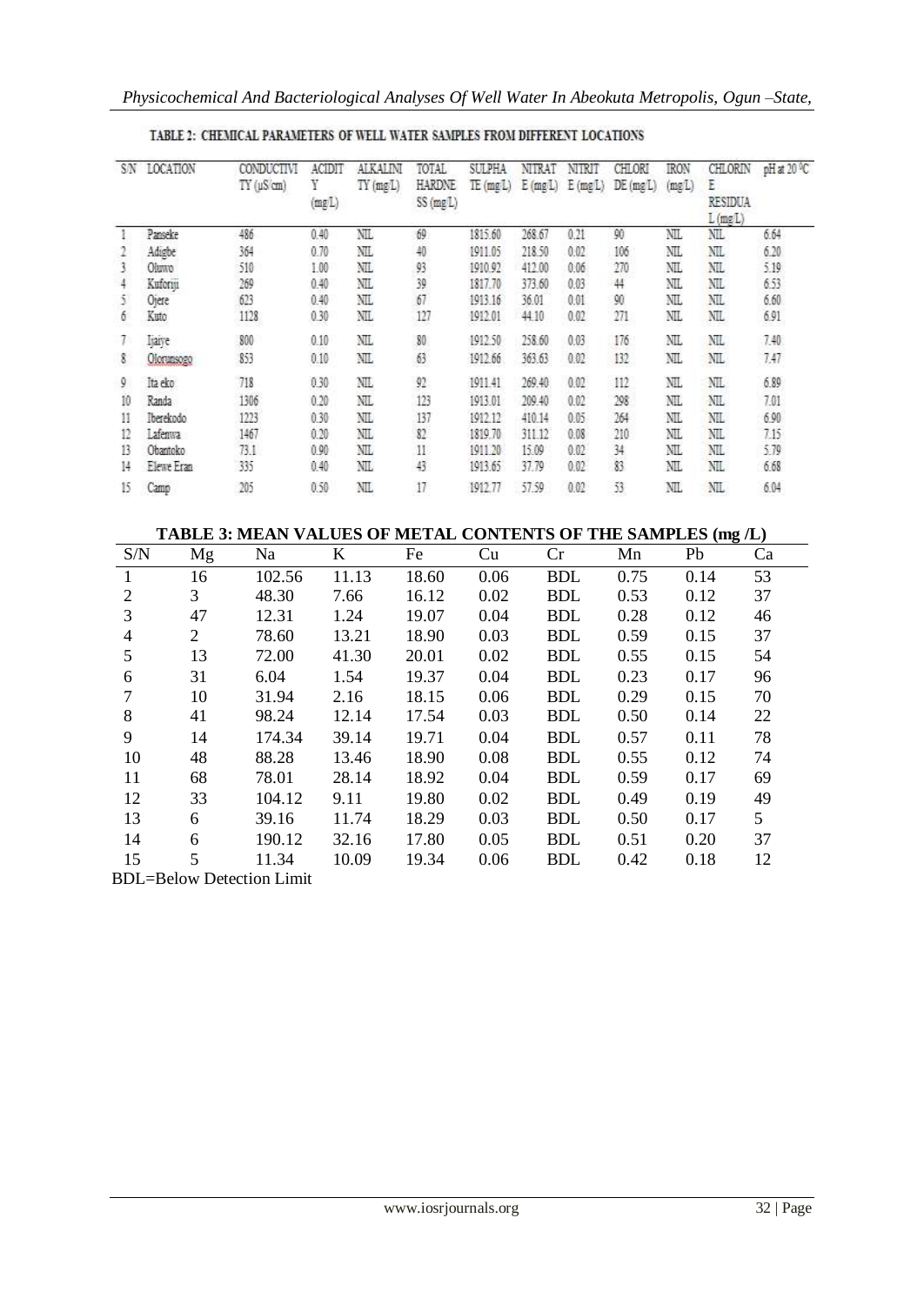| S/N            | <b>Sample</b> |                        | Presumptive     |             | <b>Total Coliform</b> | <b>Confirm</b>  | E.coli           | <b>Total</b>    | <b>Plate</b>    | Organis         |
|----------------|---------------|------------------------|-----------------|-------------|-----------------------|-----------------|------------------|-----------------|-----------------|-----------------|
|                | Location      | <b>Coliform</b>        |                 | count       | (x10)                 | count           | (x10)            | count           | (x10)           | ${\bf m}$       |
|                |               | <b>Count</b>           |                 |             | cfu/ml)               |                 | cfu/ml)          |                 | cfu/ml)         |                 |
|                |               | $(x10 \text{ c}fu/ml)$ |                 |             |                       |                 |                  |                 |                 |                 |
|                |               | <b>Tes</b>             | <b>Max</b>      | <b>Test</b> | <b>Max</b>            | <b>Test</b>     | <b>Max</b>       | <b>Test</b>     | <b>Max</b>      |                 |
|                |               | t                      | <b>Permitte</b> |             | <b>Permitte</b>       |                 | Permitte         |                 | <b>Permitte</b> |                 |
|                |               |                        | level<br>d      |             | level<br>d            |                 | level<br>d       |                 | level<br>d      |                 |
|                |               |                        | (NAFD           |             | (NAFD                 |                 | (NAFD            |                 | (NAFD           |                 |
|                |               |                        | AC)             |             | AC)                   |                 | AC)              |                 | AC)             |                 |
| $\mathbf{1}$   | Panseke       | 20                     | 10              | 10.0        | 10                    | 10              | $\mathbf{0}$     | 40              | 10              | Escheric        |
|                |               |                        |                 |             |                       |                 |                  |                 |                 | hia coli,       |
|                |               |                        |                 |             |                       |                 |                  |                 |                 | Pseudom         |
|                |               |                        |                 |             |                       |                 |                  |                 |                 | onas sp,        |
|                |               |                        |                 |             |                       |                 |                  |                 |                 | Enteroba        |
|                |               |                        |                 |             |                       |                 |                  |                 |                 | cter sp.        |
| $\overline{2}$ | Adigbe        | 35                     | 10              | 17.0        | 10                    | $\overline{10}$ | $\mathbf{0}$     | 40              | $\overline{10}$ | Escheric        |
|                |               |                        |                 |             |                       |                 |                  |                 |                 | hia coli,       |
|                |               |                        |                 |             |                       |                 |                  |                 |                 | Klebsiell       |
|                |               |                        |                 |             |                       |                 |                  |                 |                 | a sp.           |
| 3              | Oluwo         | 40                     | 10              | 15.0        | 10                    | 15              | $\boldsymbol{0}$ | 55              | 10              | Escheric        |
|                |               |                        |                 |             |                       |                 |                  |                 |                 | hia coli,       |
|                |               |                        |                 |             |                       |                 |                  |                 |                 | Enteroba        |
|                |               |                        |                 |             |                       |                 |                  |                 |                 | cter sp.        |
| $\overline{4}$ | Kuforiji      | $\overline{35}$        | $\overline{10}$ | 12.0        | $\overline{10}$       | $\overline{10}$ | $\boldsymbol{0}$ | $\overline{50}$ | $\overline{10}$ | Escheric        |
|                |               |                        |                 |             |                       |                 |                  |                 |                 | hia coli,       |
|                |               |                        |                 |             |                       |                 |                  |                 |                 | Enteroba        |
|                |               |                        |                 |             |                       |                 |                  |                 |                 | cter sp.        |
| $\overline{5}$ | Ojere         | 40                     | 10              | 18.0        | 10                    | 10              | $\boldsymbol{0}$ | 60              | $\overline{10}$ | Escheric        |
|                |               |                        |                 |             |                       |                 |                  |                 |                 | hia coli,       |
|                |               |                        |                 |             |                       |                 |                  |                 |                 | Pseudom         |
|                |               |                        |                 |             |                       |                 |                  |                 |                 | onas sp.,       |
|                |               |                        |                 |             |                       |                 |                  |                 |                 | Klebsiell       |
|                |               |                        |                 |             |                       |                 |                  |                 |                 | a sp.           |
| $\overline{6}$ | Kuto          | 25                     | $\overline{10}$ | 10.0        | $\overline{10}$       | 10              | $\mathbf{0}$     | $\overline{30}$ | $\overline{10}$ | Escheric        |
|                |               |                        |                 |             |                       |                 |                  |                 |                 | hia coli,       |
|                |               |                        |                 |             |                       |                 |                  |                 |                 | Klebsiell       |
|                |               |                        |                 |             |                       |                 |                  |                 |                 | a sp.           |
| $\overline{7}$ | Ijaiye        | 40                     | 10              | 19.5        | 10                    | 10              | $\overline{0}$   | 60              | 10              | Escheric        |
|                |               |                        |                 |             |                       |                 |                  |                 |                 | hia coli        |
|                |               |                        |                 |             |                       |                 |                  |                 |                 | Pseudom         |
|                |               |                        |                 |             |                       |                 |                  |                 |                 | onas sp.,       |
|                |               |                        |                 |             |                       |                 |                  |                 |                 | <b>Bacillus</b> |
|                |               |                        |                 |             |                       |                 |                  |                 |                 | subtilis        |
| $\overline{8}$ | Olorunso      | 40                     | 10              | 15.0        | 10                    | 20              | $\boldsymbol{0}$ | $\overline{70}$ | $\overline{10}$ | Escheric        |
|                | go            |                        |                 |             |                       |                 |                  |                 |                 | hia coli,       |
|                |               |                        |                 |             |                       |                 |                  |                 |                 | <b>Bacillus</b> |
|                |               |                        |                 |             |                       |                 |                  |                 |                 | subtilis,       |
|                |               |                        |                 |             |                       |                 |                  |                 |                 | Enteroba        |
|                |               |                        |                 |             |                       |                 |                  |                 |                 | cter sp.        |
| 9              | Ita eko       | 10                     | 10              | 10.0        | 10                    | 5               | $\boldsymbol{0}$ | 25              | 10              | Escheric        |
|                |               |                        |                 |             |                       |                 |                  |                 |                 | hia coli,       |
|                |               |                        |                 |             |                       |                 |                  |                 |                 | Klebsiell       |
|                |               |                        |                 |             |                       |                 |                  |                 |                 | a sp.           |
|                |               |                        |                 |             |                       |                 |                  |                 |                 | <b>Bacillus</b> |
|                |               |                        |                 |             |                       |                 |                  |                 |                 | subtilis        |
| 10             | Randa         | 60                     | $10\,$          | $20.0\,$    | 10                    | 20              | $\boldsymbol{0}$ | 90              | 10              | Escheric        |

## **TABLE 4: BACTERIOLOGICAL ANALYSIS OF WATER**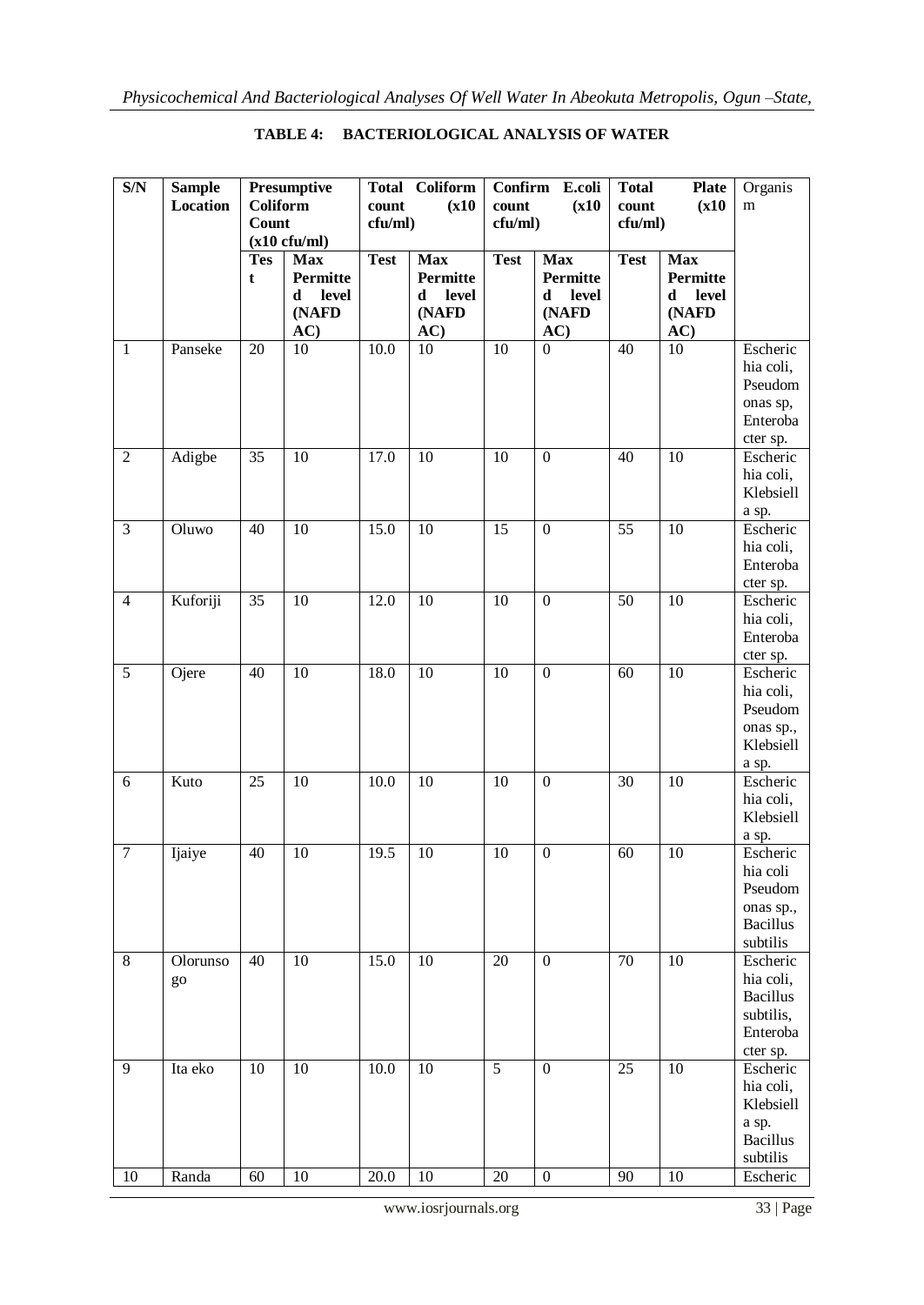|    |                          |                 |                 |      |                 |                 |                  |                 |                 | hia coli,<br>Enteroba<br>cter sp.                                            |
|----|--------------------------|-----------------|-----------------|------|-----------------|-----------------|------------------|-----------------|-----------------|------------------------------------------------------------------------------|
| 11 | Iberekod<br>$\mathbf{o}$ | 35              | $\overline{10}$ | 15.0 | $\overline{10}$ | $\overline{5}$  | $\overline{0}$   | $\overline{55}$ | $\overline{10}$ | Escheric<br>hia coli,<br><b>Bacillus</b><br>subtilis,<br>Klebsiell<br>a sp.  |
| 12 | Lafenwa                  | $\overline{35}$ | 10              | 16.0 | $10\,$          | 10              | $\overline{0}$   | $\overline{45}$ | $\overline{10}$ | Escheric<br>hia coli,<br>Pseudom<br>onas sp.,<br><b>Bacillus</b><br>subtilis |
| 13 | Obantok<br>$\mathbf O$   | 40              | 10              | 19.0 | 10              | 15              | $\boldsymbol{0}$ | 50              | 10              | Escheric<br>hia coli,<br>Enteroba<br>cter sp.                                |
| 14 | Elewe<br>Eran            | $\overline{40}$ | $\overline{10}$ | 15.0 | $\overline{10}$ | $\overline{12}$ | $\overline{0}$   | $\overline{64}$ | 10              | Escheric<br>hia coli,<br>Enteroba<br>cter sp.,<br>Klebsiell<br>a sp.         |
| 15 | Camp                     | 40              | 10              | 17.5 | 10              | $\overline{10}$ | $\overline{0}$   | $\overline{65}$ | $\overline{10}$ | Escheric<br>hia coli,<br><b>Bacillus</b><br>subtilis,<br>Klebsiell<br>a sp.  |

#### TABLE 5: TYPES OF BACTERIA IDENTIFIED IN THE WATER SAMPLES.

| <b>ORGANISMS</b> |                 |           |                           |                  |  |  |  |  |  |
|------------------|-----------------|-----------|---------------------------|------------------|--|--|--|--|--|
| E.coli           | Pseudomonas sp. |           | Klebsiella sp.            | Enterobacter sp. |  |  |  |  |  |
| ÷                | ÷               |           |                           |                  |  |  |  |  |  |
| ÷                |                 |           |                           |                  |  |  |  |  |  |
|                  |                 |           |                           |                  |  |  |  |  |  |
|                  |                 |           |                           |                  |  |  |  |  |  |
|                  |                 |           |                           |                  |  |  |  |  |  |
|                  |                 |           |                           |                  |  |  |  |  |  |
|                  | $\ddot{}$       | $\ddot{}$ |                           |                  |  |  |  |  |  |
| $\ddot{}$        |                 | $+$       |                           |                  |  |  |  |  |  |
|                  |                 | ÷         |                           |                  |  |  |  |  |  |
|                  |                 |           |                           |                  |  |  |  |  |  |
| $\ddot{}$        |                 | ÷         |                           |                  |  |  |  |  |  |
| ÷                | $\ddot{}$       | ÷         |                           |                  |  |  |  |  |  |
| $\ddot{}$        |                 |           |                           | ÷                |  |  |  |  |  |
| $\ddot{}$        |                 |           |                           |                  |  |  |  |  |  |
|                  |                 |           |                           |                  |  |  |  |  |  |
| 100              | 27              | 40        | 47                        | 47               |  |  |  |  |  |
|                  |                 |           | <b>Bacillus</b> subtilis, |                  |  |  |  |  |  |